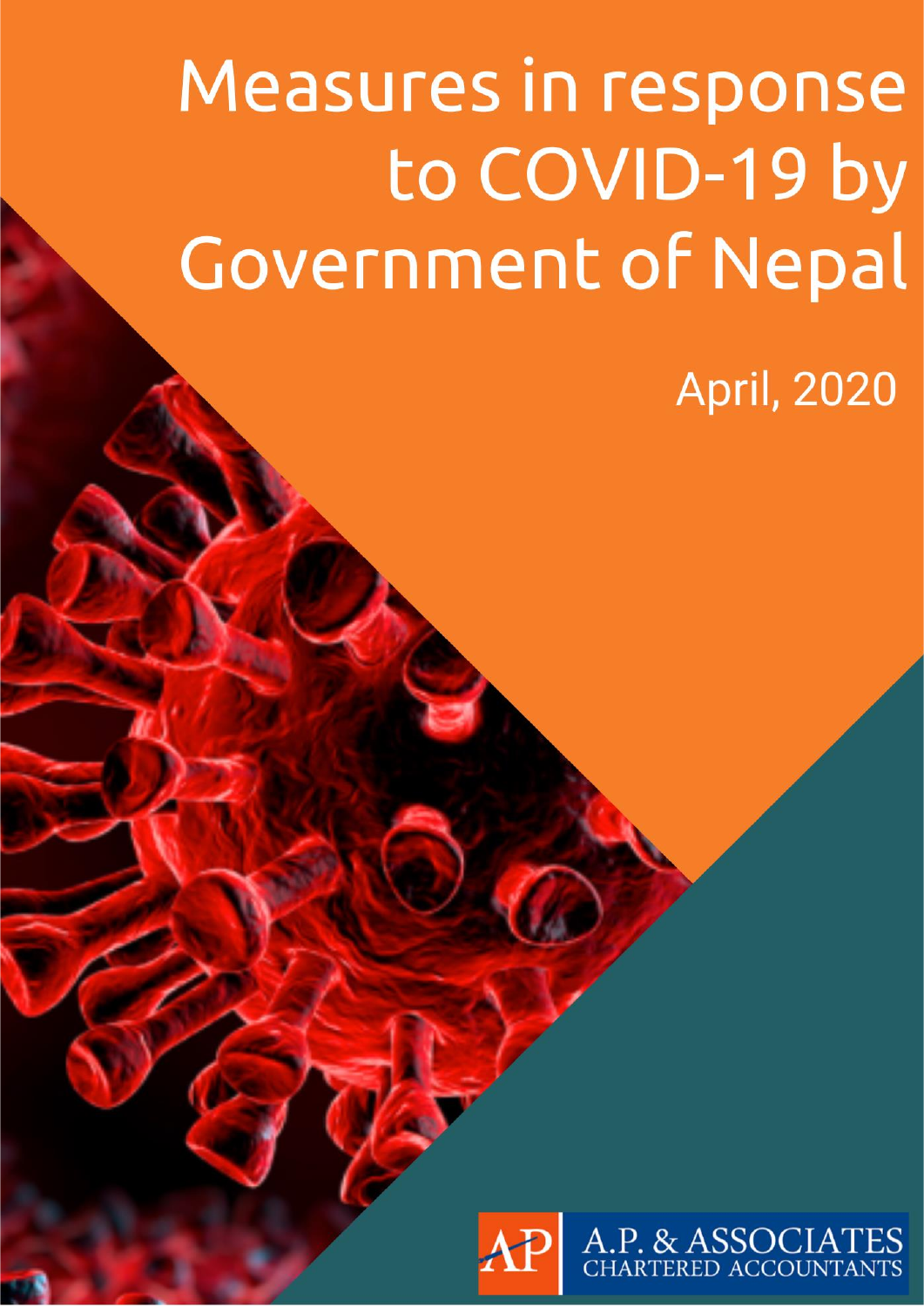### *I. Tax Relief Measures*

#### *A. Direct tax*

- Due date for the payment of **Tax Deducted at Source (TDS) and filing of TDS e-returns** for the month of Falgun, 2076(Feb 13-March 13, 2020) has been extended up to Baisakh 25, 2077 (May 7, 2020)
- The deadline for payment of 2nd **Instalment of Advance Tax** [i.e.70% of the estimated tax for Financial Year (FY) 2076-77] and submission of Estimated Tax Returns, due on Chaitra 30, 2076 (April 12, 2020) has been extended up to Baisakh 31, 2077 (May 13, 2020).



• Amount contributed by a person during FY 2076-77 to the '**Corona Infection Prevention, Control and Treatment Fund'** set up by the Federal or State Government of Nepal shall be allowed as a deductible expense while calculating taxable income for that fiscal year.

#### *B. Indirect tax*

- Due date for the payment of **VAT and filing of the monthly/bi-monthly/quarterly VAT returns** for the month of Falgun, 2076(Feb 13-March 13, 2020), Magh & Falgun 2076 (Jan 15-March13,2020), Mangsir to Falgun 2076 (Nov 17,2019- March 13,2020) has been extended up to Baisakh 25, 2077 (May 7, 2020).
- Due date for the payment of **Excise duty and filing of the returns** for the month of Falgun, 2076(Feb 13- March 13, 2020) has been extended up to Baisakh 25, 2077 (May 7, 2020).
- If the time limit for making application for **refund of VAT** u/s 25 (gha) of VAT Act, 2052 has crossed its due date, it shall be extended to Baisakh 31, 2077 (May 13, 2020).
- Due date for the payment of **Telecommunication Service Charges, Education Service Fee & Telephone Ownership Charges** has been extended till Baisakh 25, 2077 (May 7, 2020).
- All applicable custom duty under Part (Ma) of Section 2 of Custom Act, 2064 **on import of medicines, medical/ health Supplies and medical equipment** approved and notified by Ministry of Health & Population for prevention, control & treatment of infection of COVID-19 shall be exempt vide section 18 (1) of Finance Act, 2076.
- The applicable custom duty **on donations received in the form of medicines, medical/ health supplies and medical equipment** by health institutions/persons on the recommendation of Ministry of Health & Population shall be exempt.
- Custom duty levied on **Face Mask** (sub heading 63.07.90.90), **Sanitizer** (sub heading 38.08.94.00) & **Surgical Gloves** (sub heading 40.15.11.00), **Induction Stoves** (sub heading 85.16.60.00) shall be exempted vide Section 18(1) of Finance Act, 2076.
- All the above exemption **on custom duty** shall be applicable only if the materials arrives at the custom point on or **before Baisakh 15, 2077 (April 27, 2020)**.
- The aforementioned goods which are imported without paying the custom duty should be sold after fixing a clear and **visible date of supply, at a price not more than the maximum retail price (MRP)** set by Ministry of Health and Population.
- If the goods which are imported without paying the custom duty are **misused** or used for other than notified purposes, all the exempt duty, fee and tax shall be recovered. The **penalty equal to the taxes** shall also be levied.

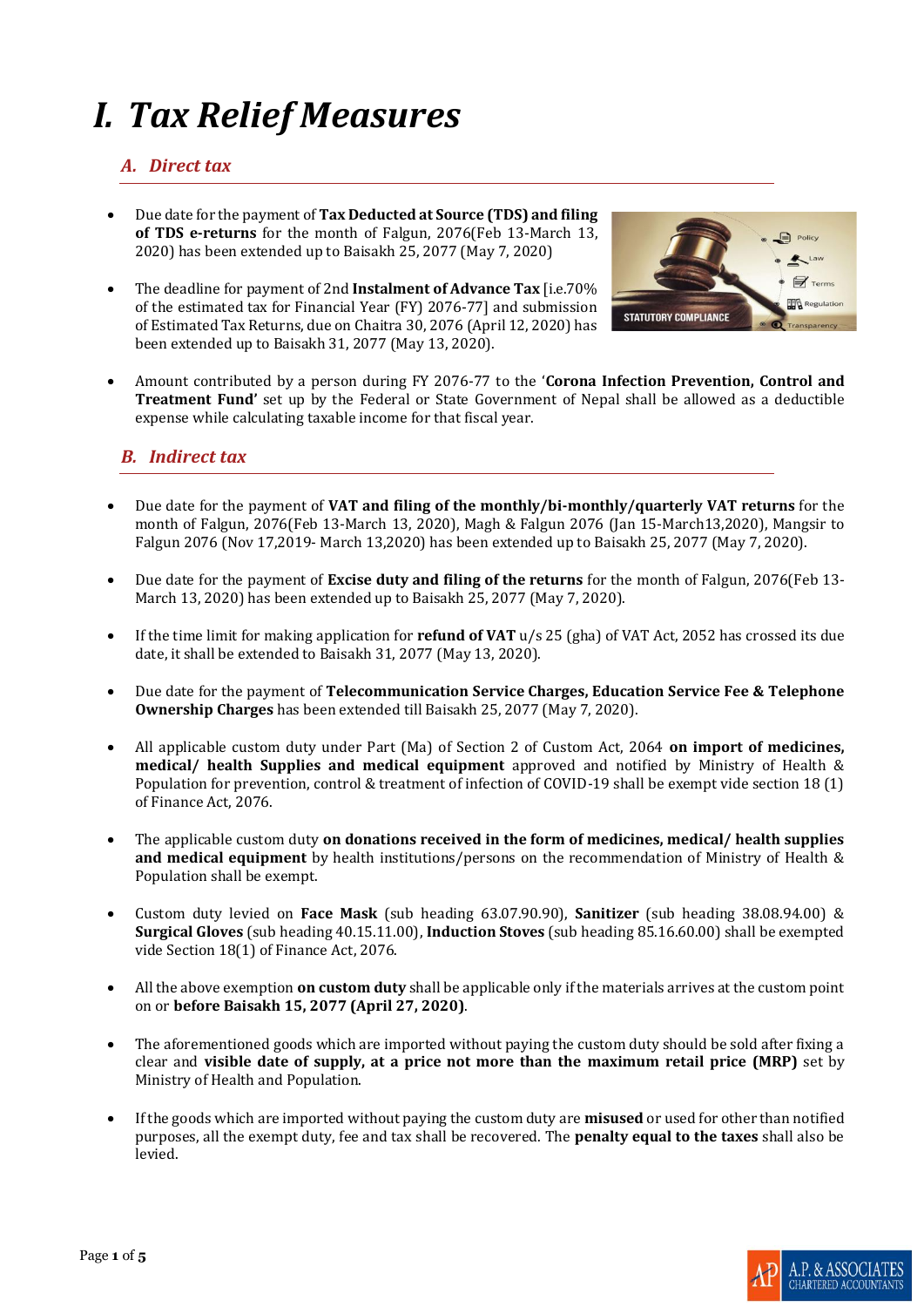### *II. Relief Measures to Bank and Financial Institution (BFIs)*

- The **loans and advances need not be classified to lower categories** due to the reason of delay or non-collection of principal or interest if such amount being due on Chaitra, 2076(April 12, 2020) are collected till Ashadh 31, 2077(July 15, 2020).
- Size of **refinancing fund** set up by NRB has been increased to NPR 60 billion from existing NPR 50 billion
- The limit for import of essential medicines, medical supplies & equipment, food supplies and other necessary items for daily consumption has been **increased to USD 100,000 from the existing USD 30,000** if there are made through Telegraphic Transfer
- **Cash Reserve Ratio (CRR)** for Class A, B and C BFIs has been reduced to 3% of total deposit liability from existing 4%.
- **Bank Rate (Interest rate**) on loan disbursed by NRB to BFIs has been reduced to 5% from 6%.
- **Classification of loan under watch list on the basis of non-renewal of loan is not mandatory** if such loans were due for renewal during the month of Chaitra, 2076(April 12, 2020). The renewal of loan in working capital in nature shall be extended for 60 days.
- Contributions by BFIs to the **Coronavirus Control and Treatment Fund** created by **federal or state government** can be treated as **CSR Activities**.
- Loan disbursed to the **private health institutions** willing to expand and upgrade the services to enable them for the treatment of COVID 19 can be classified as **loan to priority sector**.
- **No penalty** will be imposed in case of non-compliances of various **regulatory/supervisory ratios** to be complied in Chaitra, 2076(April 12, 2020).
- The **counter cycle buffer** requirement as provided in the Capital Adequacy Framework, 2015 has been deferred.
- The ceiling limit of **interest corridor** has been reduced to **5% from 6%, repo rate** reduced to 3**.5% from 4.5%** and **lower limit for collection of deposit** has been reduced to **2% from 3%.**
- Service charge on various facilities, which are essential for online transactions like password reset, pin reset, authentication, verification, card renewal etc. shall not be levied until Ashadh31,2077 (July 15,2020).
- Service charge will not be levied on transactions made via mobile/internet/any other electronic means until further notice. It will also be not levied on the use of a bank's card at the ATMs of another bank.
- Transaction fee will not be levied on "Connect IPS" service provided by Nepal Clearing House.



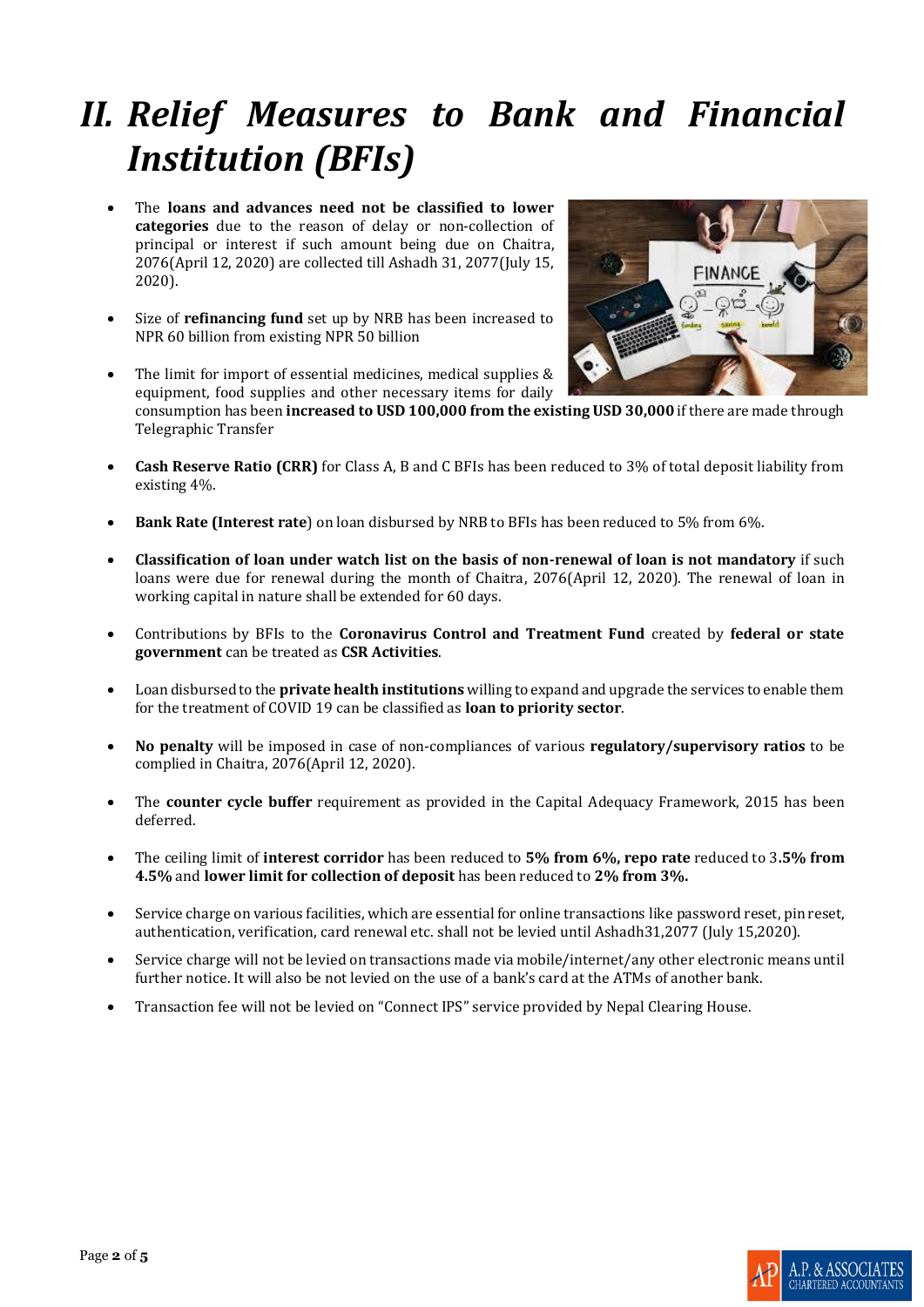## *III. Relief Measures to Borrowers/Individuals*

- Time limit for **monthly/quarterly loan instalments (including credit card)** which were due in the month of Chaitra, 2076(March 14-April 12, 2020) has been extended till **Ashadh 31, 2077(July 15,2020**). **No penal interest, penal charges** shall be imposed on such delay.
- The loanee shall be entitled to a **rebate of 10% on interest repayment**, if the payment, that is due in the month of Chaitra, is made within Chaitra 30, 2076 (April 12, 2020). However, such rebate shall not be lower than current base rate. It shall be available on loans taken from all BFIs as well as loans taken from cooperative societies.
- The **time limit of all type of short-term loans** that are due in the month of Chaitra, 2076 (March 14-April 12, 2020) has been extended by **further 60 days** (up to Jestha 29, 2077 i.e. June 11,2020).
- **Tourism or transport operators**, who were regularly paying interest and principal till Poush 29, 2076(till January 14, 2020), **shall be provided with new short-term loans within five days from the date of application**, even if existing loan is outstanding. BFIs shall not charge more than **0.25% processing fee** for such loans.
- Disbursement of new loan to the firm/company shall be made **within five days** if the loan applied is for the purpose of facilitating **the import and sale of essential goods and medicines, food items, listed health care equipment** used in the prevention, control, and treatment of COVID 19.
- BFIs allowing **interest capitalization** on loans up to Poush 29, 2076 (Jan 14, 2020) or Chaitra 30, 2076 (April 12, 2020) with approval of Central Bank can further capitalize the interest up to Ashadh 31, 2077 (July 15, 2020).
- **Small and medium entrepreneurs** affected by COVID -19 shall be prioritized on **refinancing facility** provided by NRB. This facility will also be provided for ongoing working capital loan.

• Institutions issuing bank guarantee may make payment to beneficiary within 7 working days after the date of issuance of notice by GoN in 'Infectious Disease Act,

2020. Also, the **bank guarantee** shall be renewed for such period without renewal charges.

- An arrangement shall be made to provide the **concessional loan within 7 days of application**, to the persons who are unable to go to foreign employment even after getting necessary permission and who are willing to operate an industry/business, after the end of the pandemic.
- **Waiver of fees** levied on transactions made via **RTGS**.



• The due date for the payment of interest and principal on **loans taken from Employee Provident Fund (EPF) and Citizen Investment Trust (CIT)** extended till Baisakh 31, 2077 (May 13, 2020).

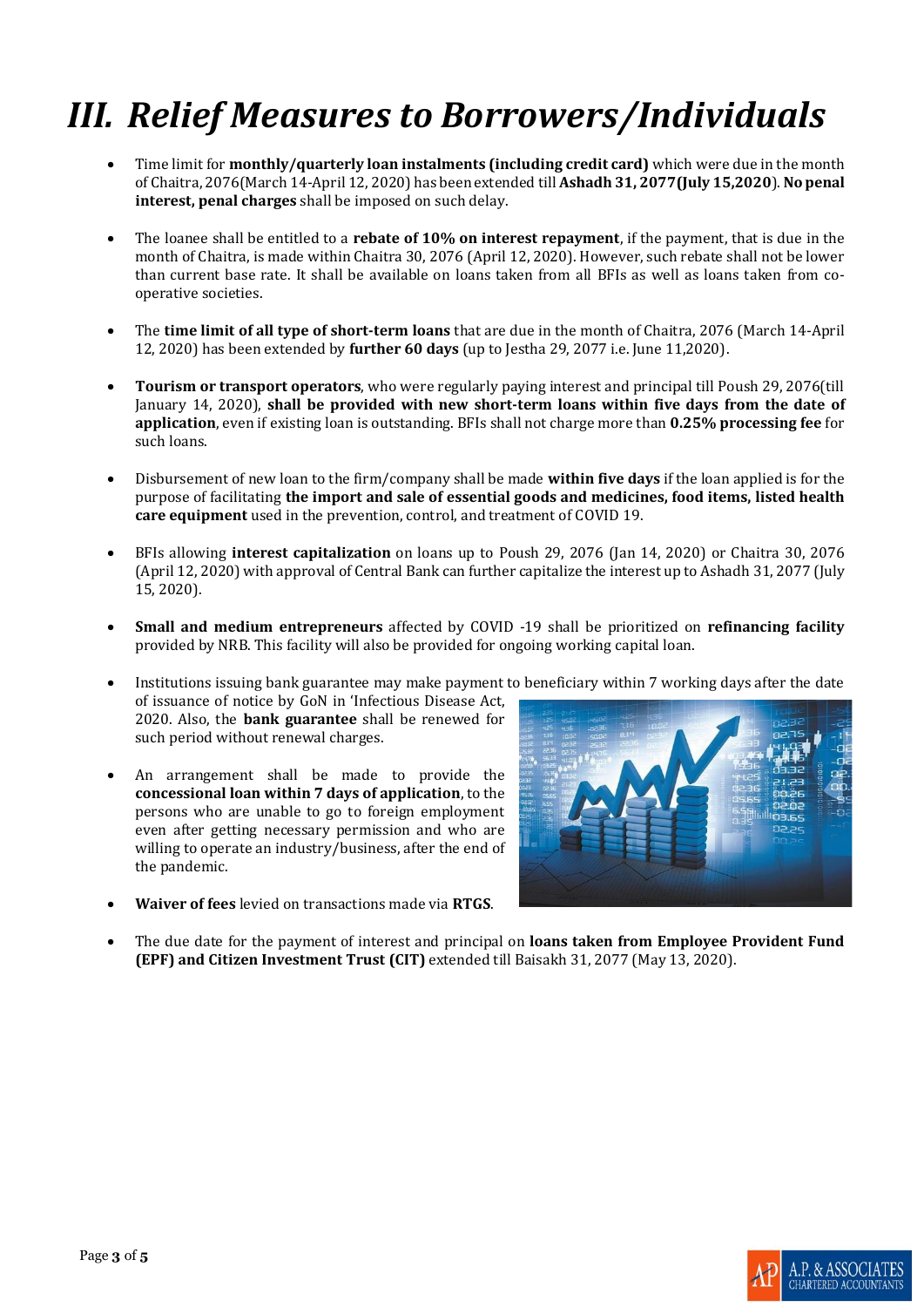### *IV. Other Measures*

#### *A. Payment of salary, contribution to Social Security Fund (SSF)*

• **Organized sector enterprises** need, mainly in the tourism industry, **to pay wages and salaries** to their staffs regularly for the month of Chaitra, 2076

(March 14-April 12,2020). For this purpose, they can however **utilize the staff welfare fund** maintained by them, until the resumption of business.

• **Nepal government shall make arrangement for deposit of contributions** (both for employer and employee being 31% of total basic salary) at the **social security fund** for the month of Chaitra, 2076(March 14 -April 12,2020) **for those organisations who are already registered with SSF.**



#### *B. Filings to Securities Exchange Board of Nepal (SEBON)*

• Time limit for the **submission of the reports/statements by the listed companies** as per the provisions of Securities Act, has been extended up to Baisakh 31, 2077(May 13, 2020).



• Time limit to settle the remaining transactions in securities market has been extended up to Baisakh 31, 2077(May 13, 2020).

#### *C. Insurance related measures*

- Time limit for the **collection of premiums** of life insurance has been extended to Baisakh 31, 2077(May 13, 2020). No penal interest shall be charged for such delay.
- In case insurance **claims** are received during the crisis period by the non-life insurer via electronic means or otherwise, the **insurer shall deploy the surveyor** for the settlement of claims immediately **after situation returns to normal**.
- In case of **policy expiring during the crisis period**, the policy shall **be renewed** on the written (including email request) request of the insured.



• In case of **expiry of license issued to Insurance agent and surveyor** in month of Chaitra 30, 2076, time period of **renewal has been extended** to Baisakh 31,2077 (May 13, 2020). No penal charges shall be levied for such delay in renewal.

#### *D. Filings to Office of Company Registrar*

• The **due date for submission of returns, statements to the Office of Company Register** (OCR) has been extended to Baisakh 31, 2077 (May13, 2020). The extension will also be applicable to the statement or documents sought by OCR.

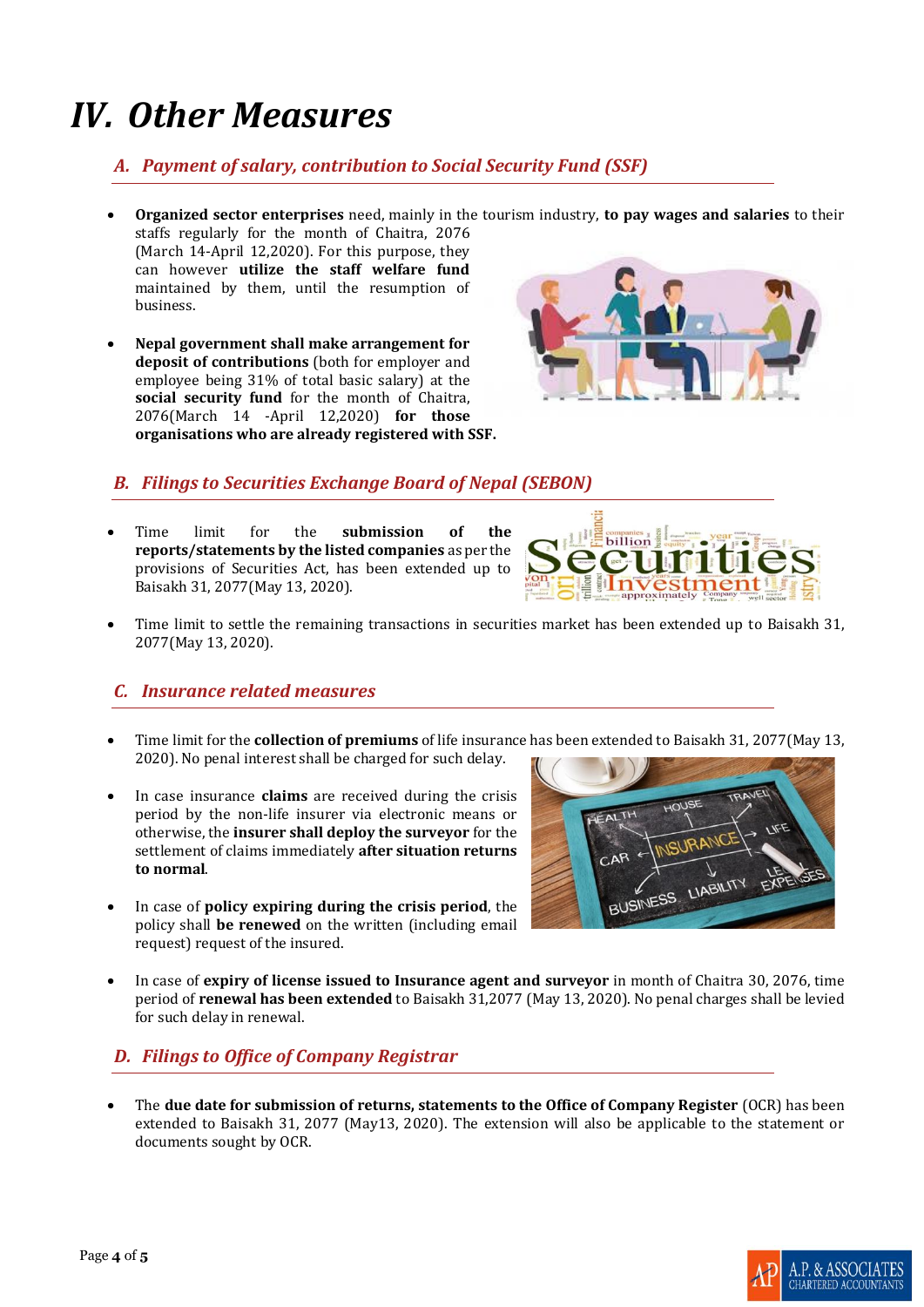#### *E. Payment of utility bills*

- **No penalty/additional charges** shall be levied if the **utility bills (electricity, water, telephone and internet charges)** for the month of Falgun, 2076 (Feb 13-March 13, 2020) and Chaitra, 2076 (March 14- April 12, 2020) are paid with in Baisakh 31, 2077(May 13, 2020).
- **Manufacturing industries** that consume electricity in the specified time and period above a certain limit shall be allowed rebate **up to 30% to 50%,** depending on the nature of industry.
- Telecom companies (both public and private) to provide **25 per cent discount on internet/data services** throughout the lockdown period.
- **25% discount on electricity tariff for households** with **consumption up to 150 units a month**, for the month of Chaitra, 2076 (March 14-April 12, 2020)

#### *F. Import restriction on vehicle, gold, etc.*

- Restriction on **import of any vehicle costing more than USD 50,000**. However, no such restriction to be applicable on LCs made before Chaitra 16, 2076 (March 29, 2020).
- Ban on the import **of peppercorns (Marichha), betelnuts (Supari), peas (Kerau) and dates fruit (Chhogada).**
- Reduction on import of **gold to 10 kg** per day from 20 kg*.*

#### *G. Miscellaneous relief measures*

- All private **health institutions to provide a minimum of 20% discount** on all kinds of health services provided in the month of Chaitra, 2076(March 14-April 12, 2020).
- **Private secondary schools to waive** all the applicable fee for **one month** except the fees for lodging/hostel fee.



- Any person who has taken **approval for foreign employment but couldn't leave the country** or any foreign employed Nepalese citizen coming back to Nepal due to COVID-19 shall be enrolled under **Prime Minister Employment Programme within 2 months.**
- Nepal Government to mandatorily provide **cash subsidy to farmers growing sugarcane** in accordance with the action plan.
- **Any purchase agreement/contract** executed before the lockdown due to COVID-19 shall be **extended by 1 month,** if requested. Similarly, to harmonize such extension, any **bank guarantee expiring during the month of Chaitra, 2076**(April 12, 2020) shall be renewed to Baisakh 31, 2077(May 13, 2020) without any additional charges/fine.
- The time limit for the renewal of driving license, vehicle registration, route permits, pollution clearance has been extended to Baisakh 31, 2077(May 13,2020). No late fees or additional fines shall be charged for such delay.
- The time limit for the renewal of private firms, partnership firms and institutions registered under Department of Commerce, Supplies and Consumer Protection, has been extended to Baisakh 31, 2077(May 13, 2020) and any late fee or penalty on such delay shall be waived.